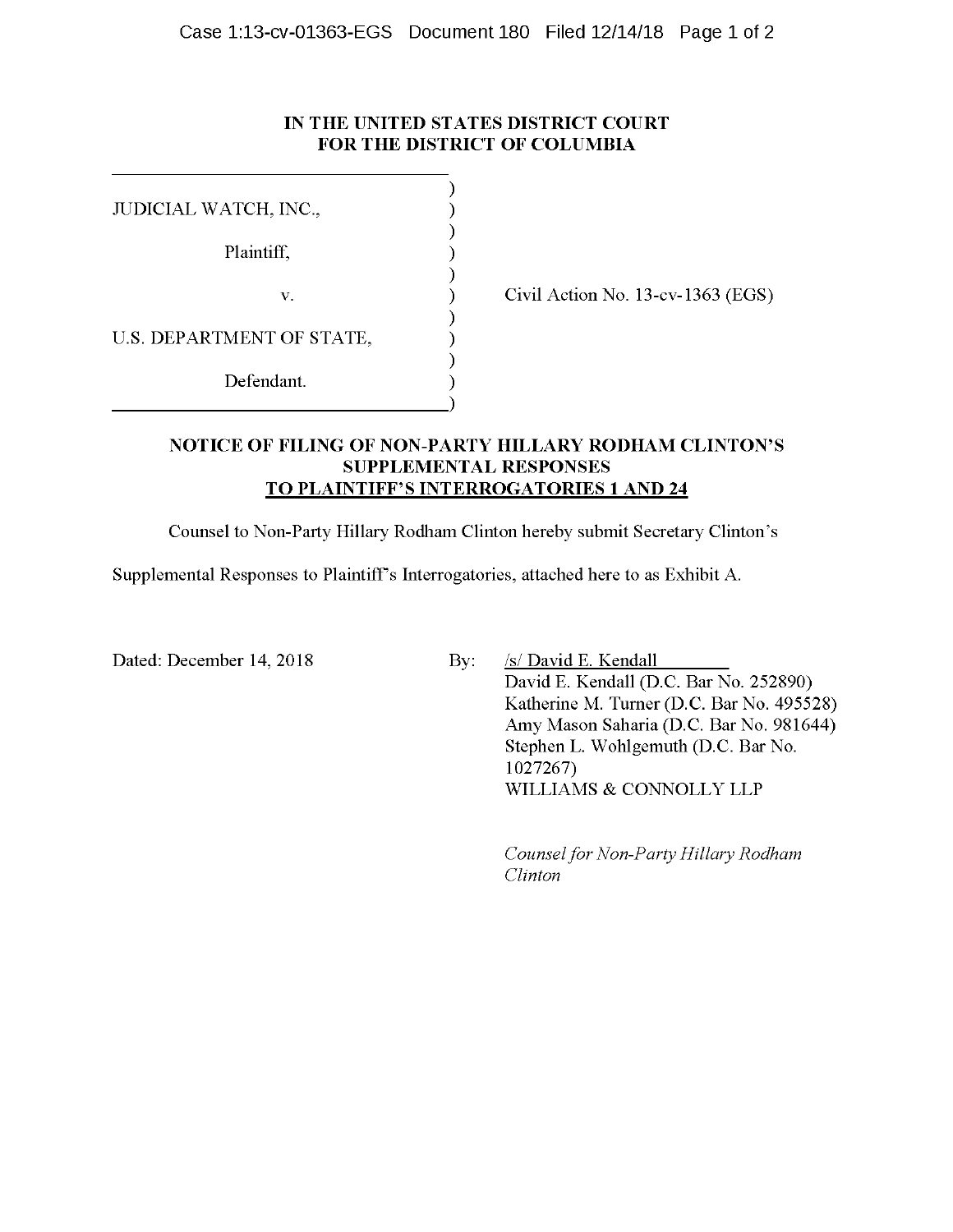## **CERTIFICATE OF SERVICE**

I, David E. Kendall, counsel for Non-Party Hillary Rodham Clinton, certify that, on December 14, 2018, a copy of the foregoing Notice was filed via the Court's electronic filing system, and served via that system upon all parties required to be served.

> /s/ David E. Kendall David E. Kendall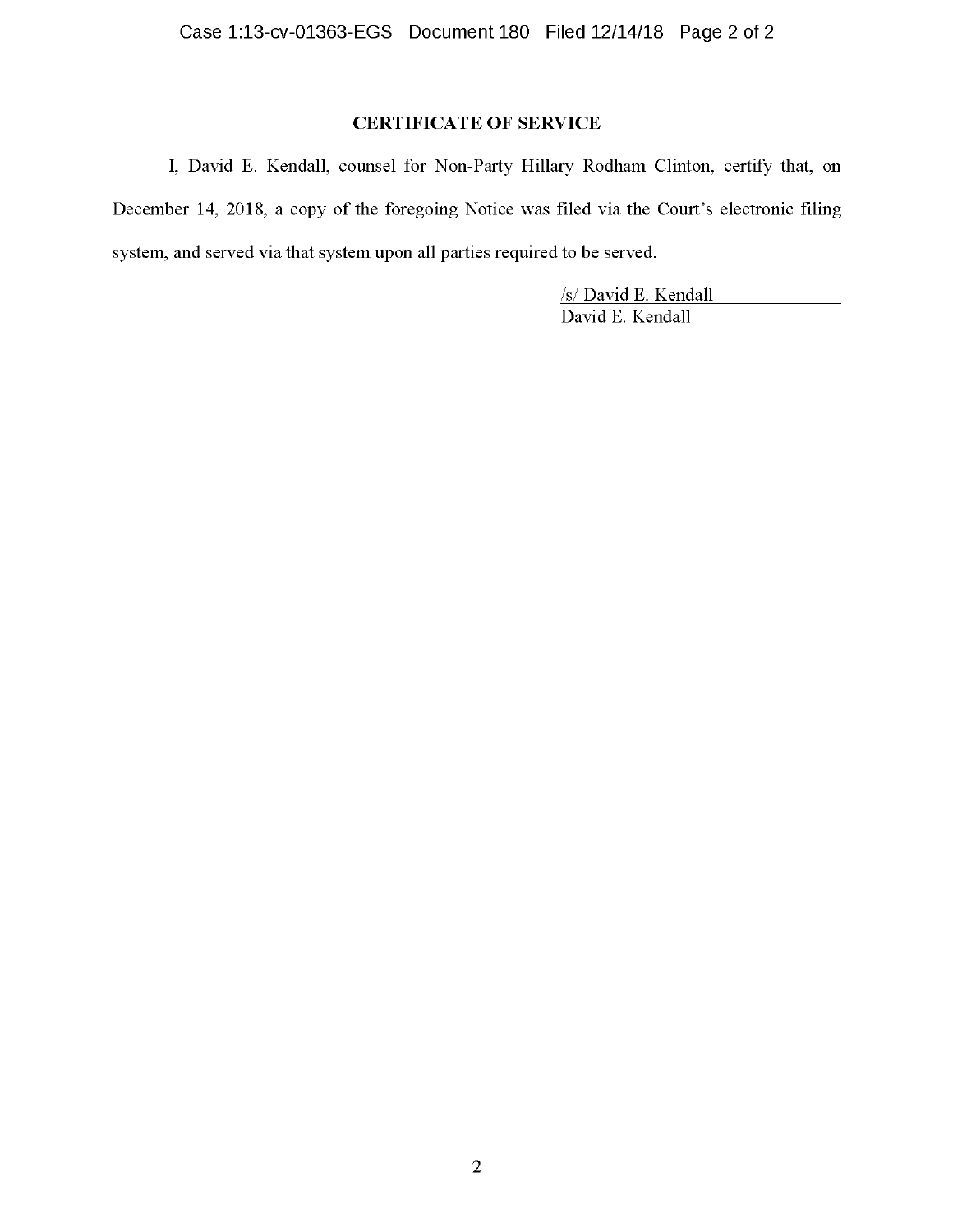# **EXHIBIT A**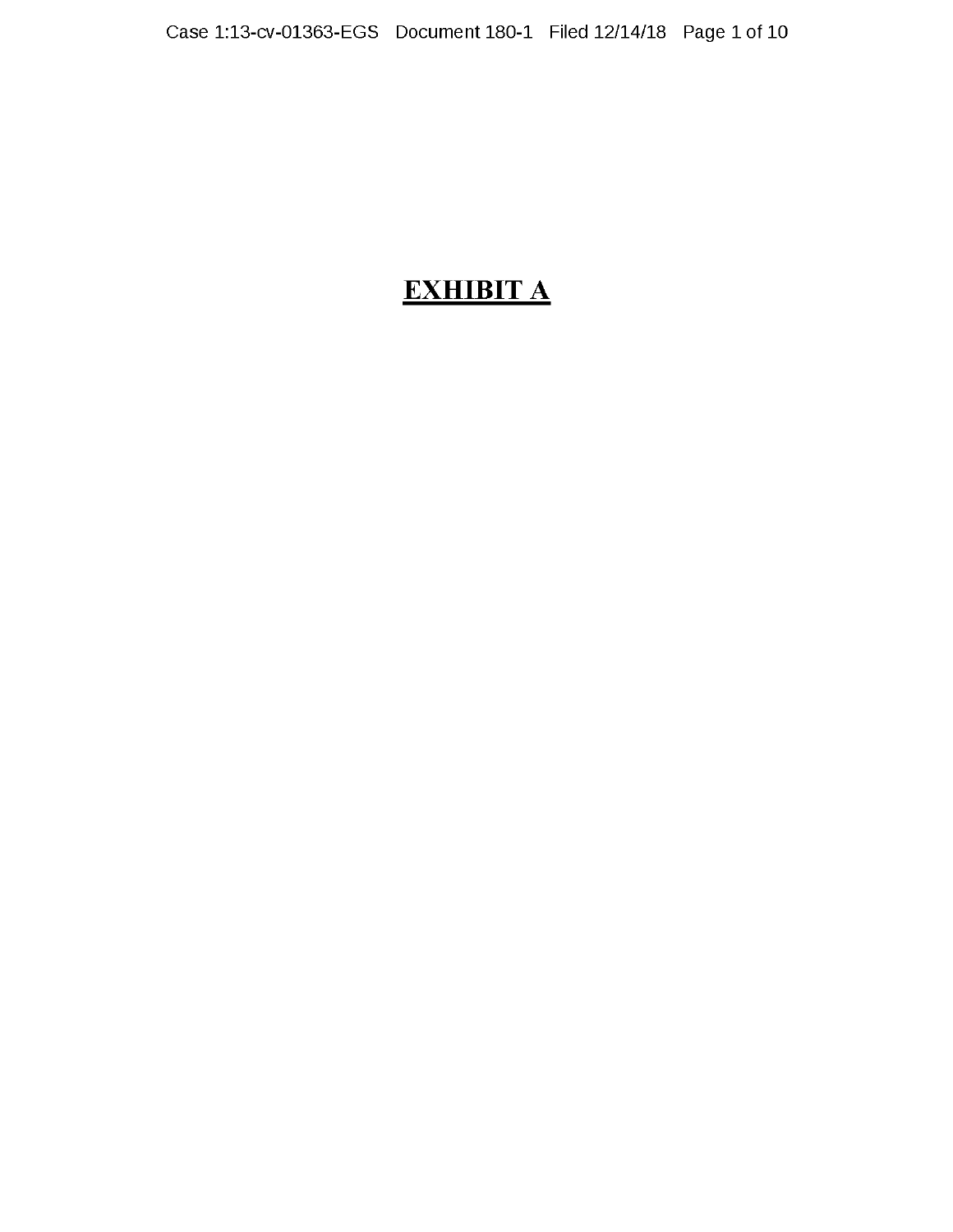#### **IN THE UNITED STATES DISTRICT COURT FOR THE DISTRICT OF COLUMBIA**

| JUDICIAL WATCH, INC.,     |  |
|---------------------------|--|
| Plaintiff,                |  |
|                           |  |
| V.                        |  |
| U.S. DEPARTMENT OF STATE, |  |
|                           |  |
| Defendant.                |  |

Civil Action No. 13-cv-1363 (EGS)

#### **NON-PARTY HILLARY RODHAM CLINTON'S SUPPLEMENTAL RESPONSES TO PLAINTIFF'S INTERROGATORIES 1 AND 24**

Pursuant to the Court's August 19, 2016 order, the Court's November 14, 2018 order, and Rule 33 of the Federal Rules of Civil Procedure, Non-Party Hillary Rodham Clinton hereby objects and provides supplemental responses to Plaintiff's Interrogatories 1 and 24 of its Interrogatories dated August 30, 2016.

## **GENERAL OBJECTIONS**

1. Secretary Clinton incorporates by reference all of the General Objections lodged in her Response to Plaintiffs' Interrogatories, dated October 13, 2016 (Dkt. 137-1). Such General Objections are incorporated into each of the specific responses that follow. Any specific objections are in addition to the General Objections, and failure to reiterate a General Objection does not constitute a waiver of that or any other objection.

## **SUPPLEMENTAL RESPONSES TO INTERROGATORIES 1 AND 24**

## **Original Interrogatory No. 1:**

**Describe the creation of the clintonemail.com system, including who decided to create the system, the date it was decided to create the system, why it was created, who set it up, and when it became operational.**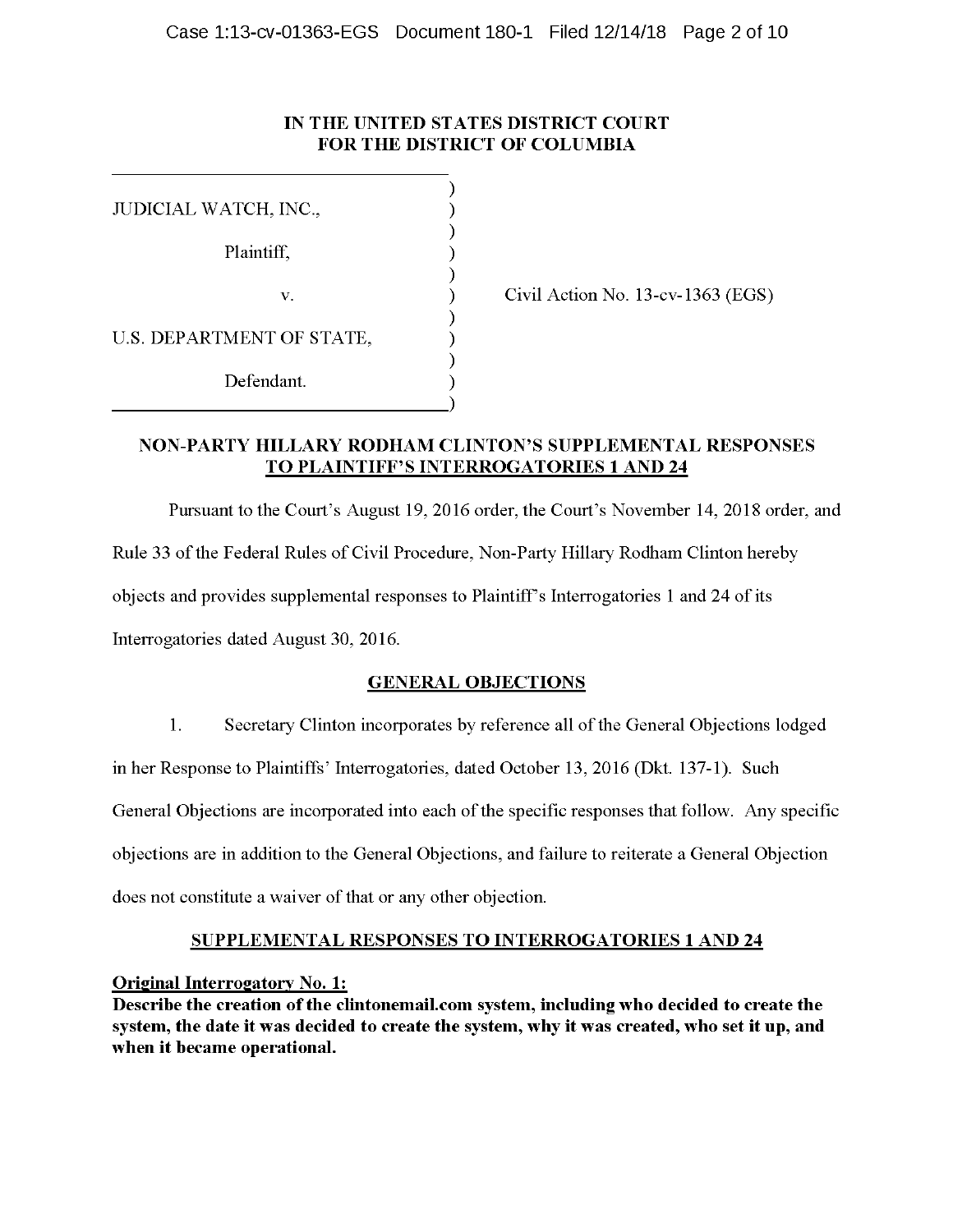#### **Interrogatory No. 1 as modified by the Court's November 14, 2018 Order:**

**"[D]escribe the creation of the clintonemail.com domain name and the decision to set the domain up on the existing server, the date it was decided to create the domain and set it up on the existing server, who made those decisions, and when the domain became operational on the existing server." November 14, 2018 Hearing Transcript at 81.** 

**Response:** In addition to her General Objections, Secretary Clinton objects to the definition of "Clintonemail.com email system" insofar as it refers to e-mail system(s), server(s), provider(s ), and infrastructure used to host her clintonemail.com e-mail account after her tenure as Secretary of State. Information concerning the e-mail system(s), server(s), provider(s), and infrastructure used to host her clintonemail.com account after her tenure as Secretary of State is not relevant to the purpose for the creation and operation of the clintonemail.com account during her tenure as Secretary of State, and therefore is outside the scope of the permitted discovery. In answering this Interrogatory, Secretary Clinton will construe the term "Clintonemail.com email system" to refer to the e-mail system(s), server(s), provider(s), and infrastructure used to host her clintonemail.com e-mail account during her tenure as Secretary of State. Secretary Clinton further objects to Interrogatory 1 as originally written, and will respond to Interrogatory No. 1 as modified by the Court in its November 14, 2018 oral order.

Subject to and without waiving the forgoing objections, Secretary Clinton answers as follows: As Secretary Clinton prepared in late 2008/early 2009 to serve as Secretary of State, she was aware that President Clinton's office had set up an e-mail system, but she had no role in this process. Secretary Clinton knew that President Clinton's staff had recently upgraded that system. Secretary Clinton does not know what equipment that system used, how it was created, who decided that the system needed to be upgraded, or who else had accounts on the system. Secretary Clinton believes that one of the President's aides, Justin Cooper, set up the system. Secretary Clinton decided to use a clintonemail.com account on the system for the purpose of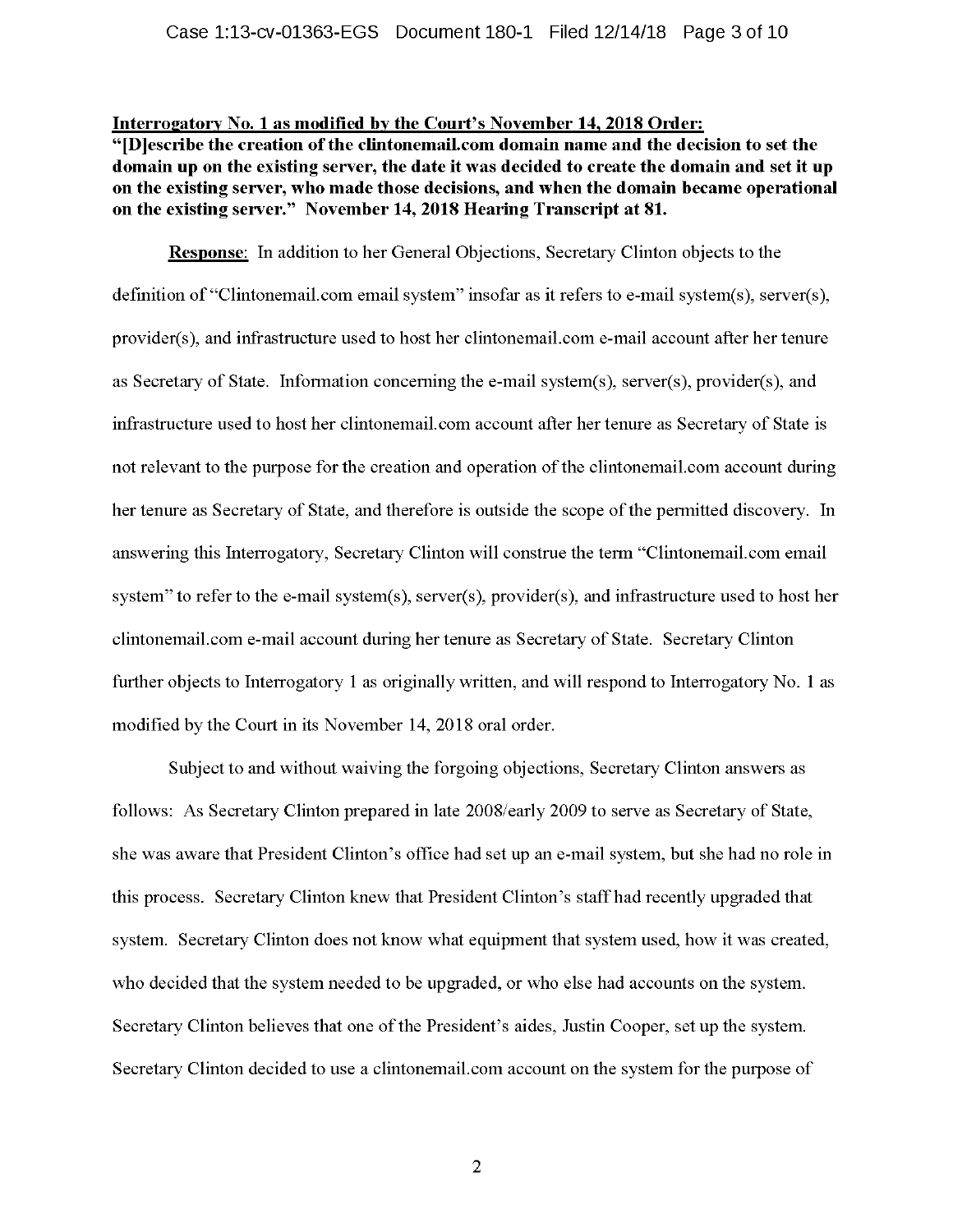#### Case 1:13-cv-01363-EGS Document 180-1 Filed 12/14/18 Page 4 of 10

convenience. Secretary Clinton recalls that the clintonemail.com account was created in early 2009. Although Secretary Clinton does not have specific knowledge of the details of the creation of the account, the "domain," or the "domain name," her best understanding is that Mr. Cooper set it up. Secretary Clinton further refers to her response and objections to Interrogatory 2, in her Response to Plaintiffs' Interrogatories, dated October 13, 2016 (Dkt. 137-1), which are

incorporated by reference.

#### **Original Interrogatory No. 24:**

**During your October 22, 2015 appearance before the U.S. House of Representatives Select Committee on Benghazi, you testified that 90 to 95 percent of your emails "were in the State's system" and "if they wanted to see them, they would certainly have been able to do so." Identify the basis for this statement, including all facts on which you relied** in **support of the statement, how and when you became aware of these facts, and, if you were made aware of these facts by or through another person, identify the person who made you aware of these facts.** 

#### **Interrogatory No. 24 as modified by the Court's November 14, 2018 Order:**

**During your October 22, 2015 appearance before the U.S. House of Representatives Select Committee on Benghazi, you testified that 90 to 95 percent of your emails "were in the State's system" and "if they wanted to see them, they would certainly have been able to do so." "[P]rovide the non-privileged, factual basis for [your] statement before Congress, including the non-privileged facts on which [you] relied** in **support of the statement, how and when [you] became aware of these non-privileged facts, and if made aware by or through another person, identify the person who made [you] aware of these non-privileged facts." November 14, 2018 Hearing Transcript at 81.** 

**Response:** In addition to her General Objections, Secretary Clinton reiterates her

objection to Interrogatory No. 24 on the ground that it calls for information protected by the

attorney-client privilege. In this response, which was compelled by the Court's order, Secretary

Clinton is only providing non-privileged information and intends to preserve the attorney-client

privilege. Secretary Clinton further objects to Interrogatory 24 as originally written, and will

respond to Interrogatory No. 24 as modified by the Court in its November 14, 2018 oral order.

Subject to and without waiving the foregoing objections, Secretary Clinton answers as

follows: Secretary Clinton spent time with her attorneys (David Kendall, Cheryl Mills,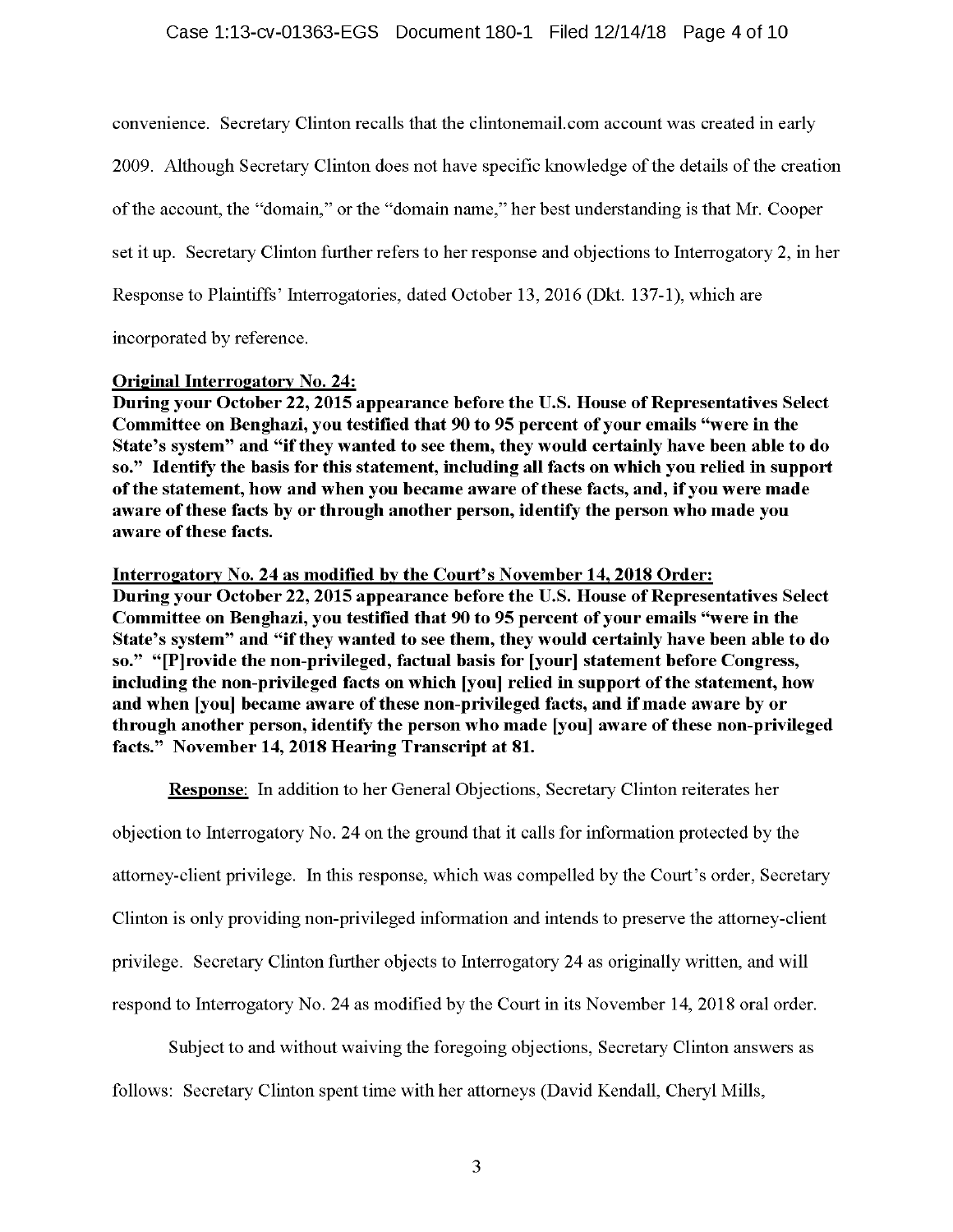#### Case 1:13-cv-01363-EGS Document 180-1 Filed 12/14/18 Page 5 of 10

Katherine Turner, Amy Saharia, Heather Samuelson) preparing for her testimony on October 22, 2015, before the House Benghazi Committee. As Secretary Clinton prepared to testify, she discussed with her counsel matters that were thought likely to arise, since she wanted her testimony to be as accurate as possible. Those discussions are privileged. Without invading that privilege, Secretary Clinton can only say that, shortly before the hearing, she became aware that 90-95% of the emails that she had sent or received involved a State Department e-mail address. She did not herself make this calculation. Secretary Clinton testified regarding the 90-95% number because she felt it was important, as she believed that those e-mails should have been preserved by the normal State Department processes for e-mail retention. After ten hours of testimony, Secretary Clinton was asked by Chairman Gowdy if she could provide the basis for the numbers she had cited: "If you can find the source for the 90 to 95 percent, I would be grateful for it, and we would probably have fewer questions." Secretary Clinton said she would do so, and her counsel, Mr. Kendall, subsequently sent the Committee a letter dated November 13, 2015 describing how those percentages were devised ( copy attached hereto).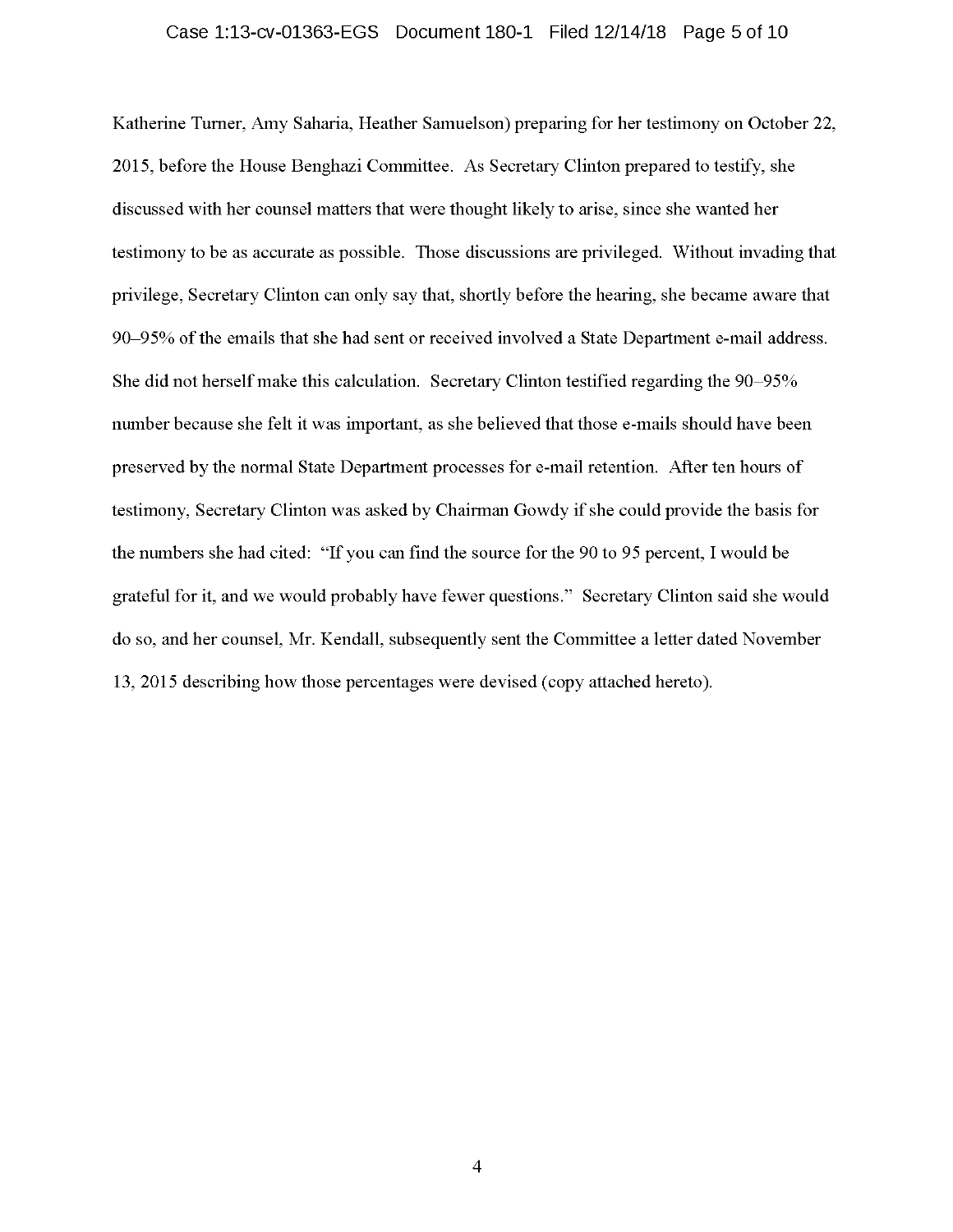Dated: December 14, 2018 By: *ls/David E. Kendall* David E. Kendall (D.C. Bar No. 252890) Katherine M. Turner (D.C. Bar No. 495528) Amy Mason Saharia (D.C. Bar No. 981644) WILLIAMS & CONNOLLY LLP

> *Counsel for Non-Party Hillary Rodham Clinton*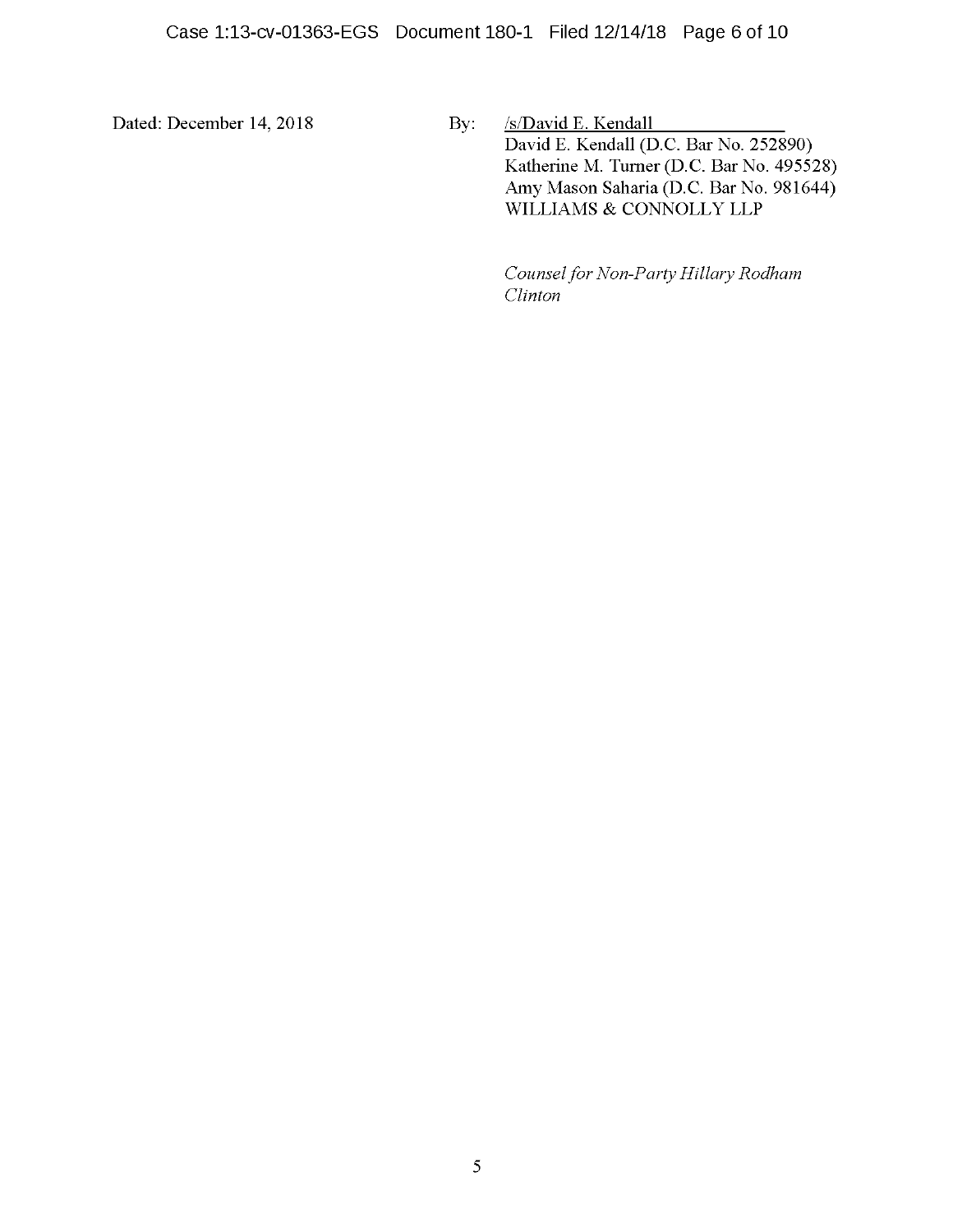Case 1:13-cv-01363-EGS Document 180-1 Filed 12/14/18 Page 7 of 10

## **VERIFICATION**

I, Hillary Rodham Clinton, declare under penalty of perjury that the foregoing supplemental responses are true and correct to the best of my knowledge, information, and belief.

Hillary Rod Clinton

Date: December 5, 2018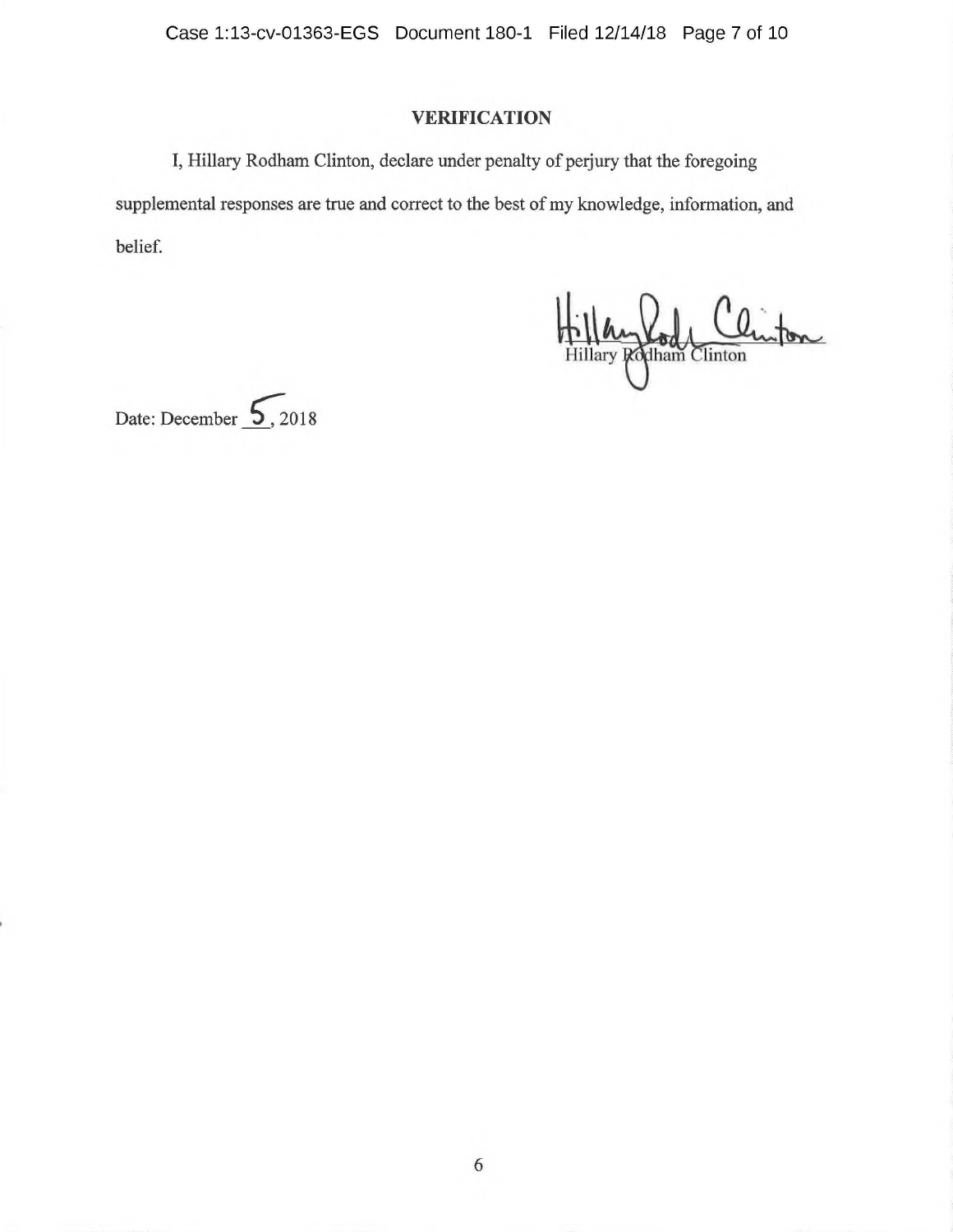## **CERTIFICATE OF SERVICE**

I, David E. Kendall, counsel for Non-Party Hillary Rodham Clinton, certify that, on December 14, 2018 a copy of the foregoing Supplemental Responses to Plaintiff's Interrogatories 1 and 24 was filed via the Court's electronic filing system, and served via that system upon all parties required to be served.

> /s/ David E. Kendall David E. Kendall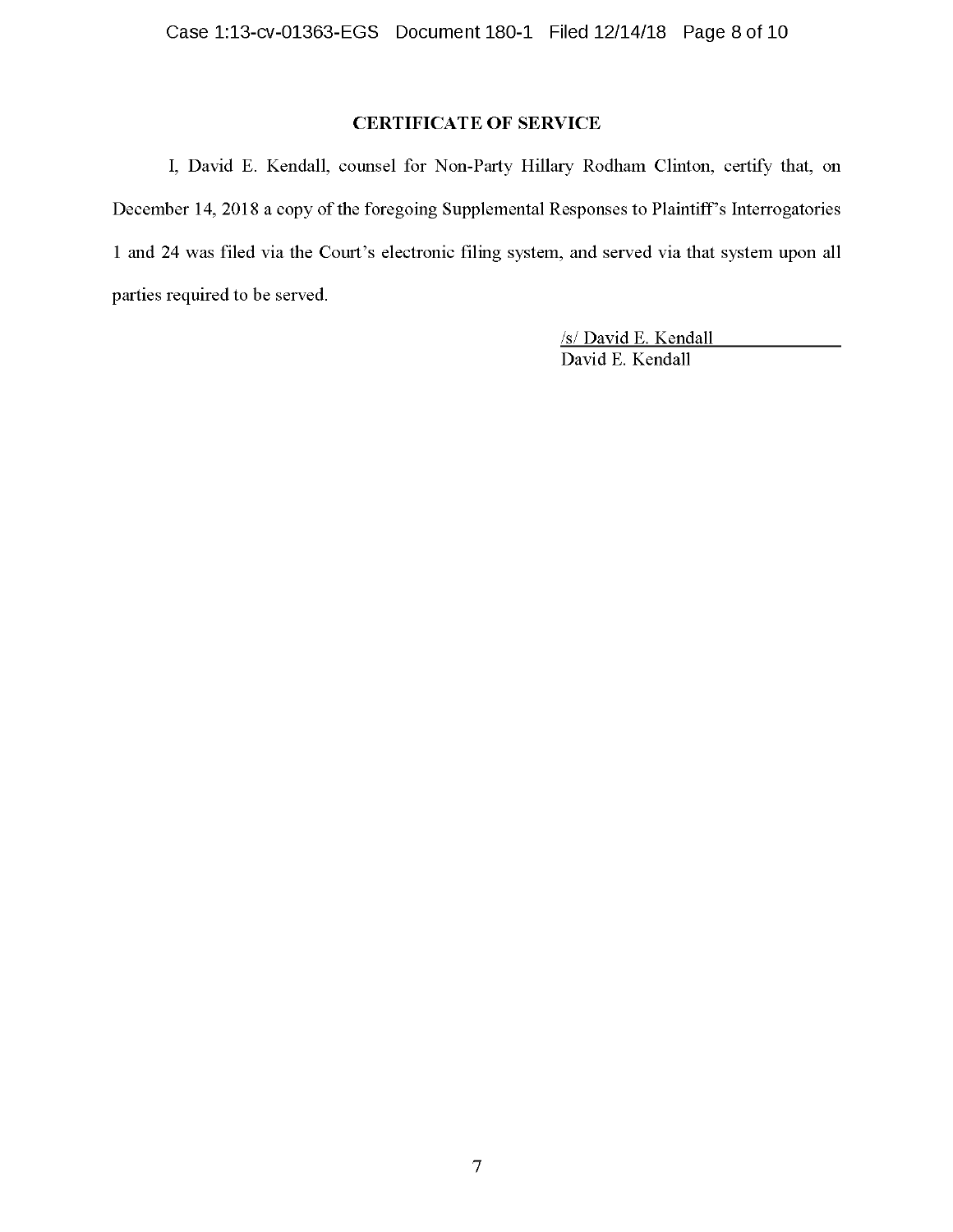Case 1:13-cv-01363-EGS Document 180-1 Filed 12/14/18 Page 9 of 10

LAW OFFICES **WILLIAMS B CONNOLLY LLP**  725 TWELFTH STREET, N.W. WASHINGTON, D. C. 20005-5901 (202) 434-5000 FAX (202) 434-5029

**EDWARD BENNETT WILLIAMS Cl920-19BB) PAUL R. CONNOLLY (1922-1976)** 

November 13, 2015

Sent by E-mail to Paige.Oneto@mail.house.gov

The Honorable Trey Gowdy Congress of the United States House of Representatives Select Committee on Benghazi 1036 Longworth House Building Washington, DC 20515-6090

Dear Mr. Chairman:

As requested in your letter dated October 28, 2015, I am enclosing an Errata sheet to former Secretary Clinton's testimony on October 22, 2015, before the Benghazi Select Committee. I have also initialed each proposed correction in the margin of the appropriate page and am faxing those pages to you herewith.

I also wanted to respond to your request at the conclusion of the October 22, 2015 hearing at which Secretary Clinton testified. In particular, you asked for information regarding the number of work-related emails Secretary Clinton sent to or received from government email accounts.

In December 2014, the Secretary provided the State Department with 30,490 emails consisting of all of the potentially work-related emails in her possession. Of these emails, more than 27,700 had a government email in an address field-including more than 27,350 that were sent to or received from a State Department email address.

We have been advised by the Department that at least 1,240 of these emails are not federal records *(i.e.,* they are personal records); leaving no more than 29,250 work-related emails.

DAVID E. KENDALL (202) 434-5145 **dkendall@wc.com**